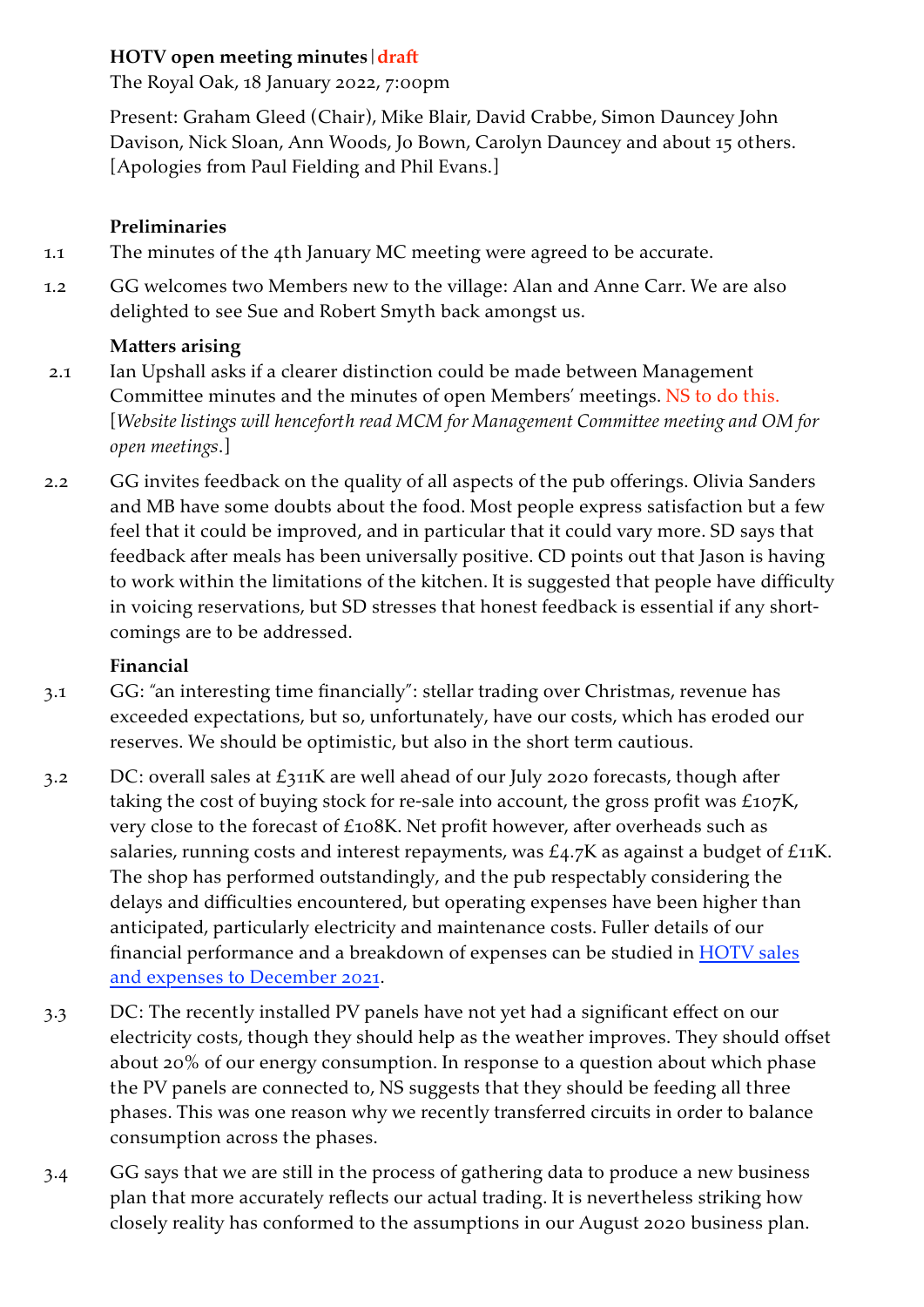- 3.5 GG tells a sorry tale of incompetence by HSBC in servicing our bank account, in particular failing to provide a debit card to obviate the need for most cash transactions. We continue to pursue this. The possibility of moving to another bank has been explored, but Triodos (one of our lenders) has stopped providing business accounts and experience suggests that most major banks are no better than HSBC. DC adds that the vast majority of our payments are made via BACS, and our main reason for wanting to update our banking arrangements is to avoid cash payments.
- 3.6 GG reports that two village organisations have requested donations from HOTV. 1) The Playing Field Management Committee has mentioned that Nicola used to make a donation every year in recognition of the business brought in by Stoke Stampede. Ian expresses doubts about the precedent of one village organisation asking for donations from another. Several people are concerned about paying donations when our own financial position is such that we are having to limit our spending, others speak in favour of donating. SD points out that a significant donation would negate most of our profit on the day of the Stampede. Trevor Daniels (Treasurer of the PFT) tells us that the Stampede is expensive to mount and the takings only pay for a fraction of the annual costs incurred by the PFT. A vote is taken and a majority are opposed to making a donation this year.

2) A request from the Friends of the School to support mouse racing. For similar reasons it is decided not to contribute this year to the mouse racing.

### **Operations**

4.1 **Shop:** CD reports very busy trading in December, including a successful Christmas Fair with 16 stallholders and lots of visitors. There was good take-up of Christmas preorders for meat, veg, cheese and bread, and of Christmas hampers. Ruaridh Moss has been welcomed to the team as a Kickstart employee in January and is proving very useful and popular. The team of volunteers remains very much valued. CD and JB continue to explore ways of encouraging more customers.

GG thanks both managers for all their efforts throughout the year. All concur. GG highlights the achievement of building such a successful community business from scratch, thanks to the contributions of all who have helped, very much including all the many volunteers, including a special mention for Roger Brown for building his vegetable store.

- 4.2 **Pub:** SD is very pleased with the way the pub is going. The support over Christmas was excellent, with lots of bookings, both midday and evening for the Christmas menu. The Christmas quiz was very successful, (but if anyone has one, SD would welcome a PA system to spare his voice next time). There will be another quiz on Wednesday 26th, following which the last Wednesday of the month will become a regular quiz night. Jason is planning to change the menu as well as doing special nights, such as pizza night, which will coincide with quiz nights. He is also planning home-made burgers and pies. Lady skittlers are playing regularly but the men less so due to concerns about Covid. SD points out that the skittle alley is available for use any time the pub is open.
- 4.3 GG reiterates the sentiment expressed at the last meeting that we are keen to make the Oak welcoming to wheelchair users. Access is good though not yet perfect. If possible, please let us know your needs in advance and we will find a way of accommodating you.